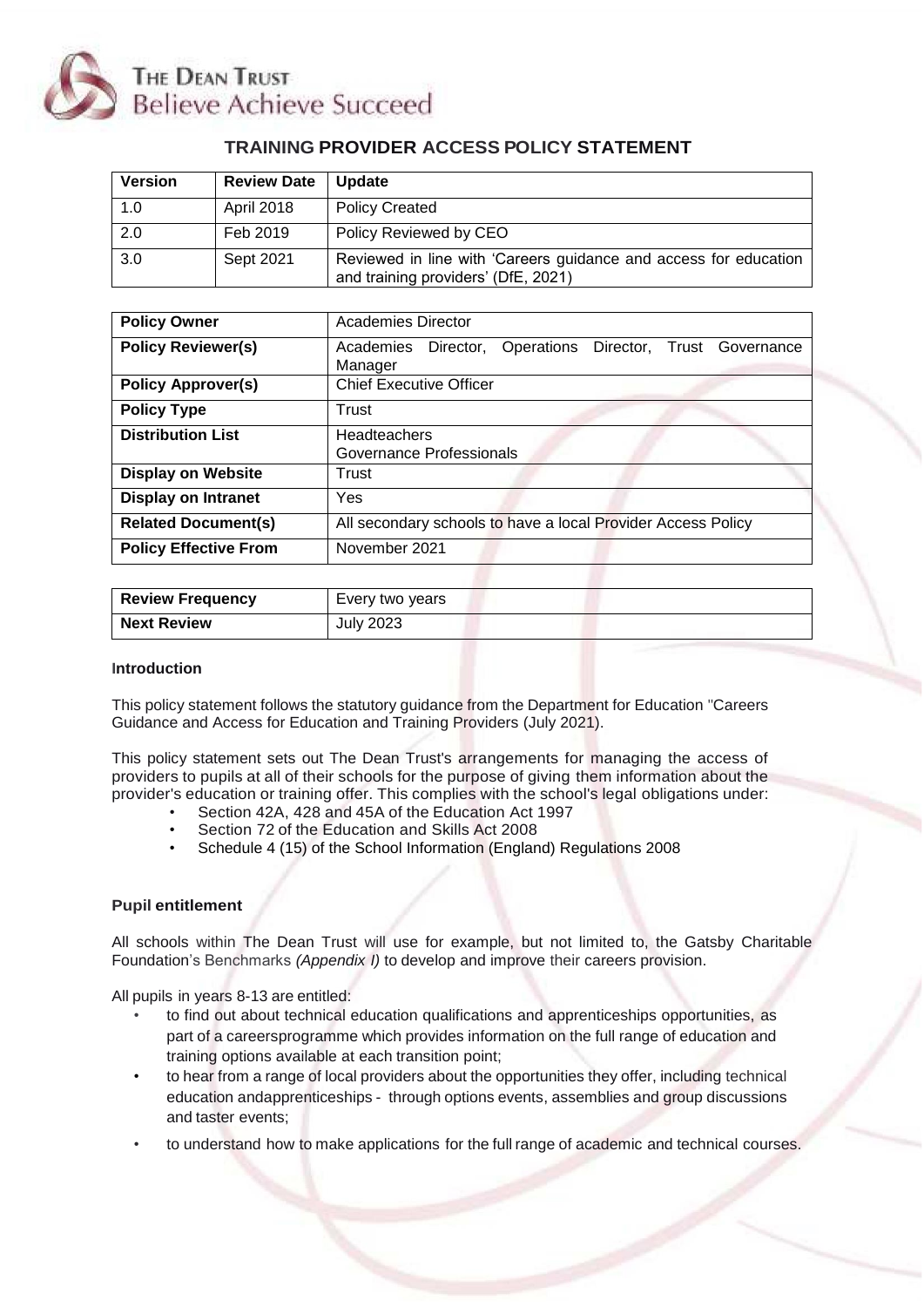

#### **Management of provider access requests**

#### **Procedure**

A provider wishing to request access should contact the Headteacher of the individual school in the first instance. Contact information is displayed on each school's website.

#### **Opportunities for access**

A number of events, integrated into the school careers programme, will offer providers an opportunity to come in to school to speak to pupils and/or their parents/carers:

|                    | <b>Autumn Term</b>                                                                                                              | <b>Spring Term</b>                                                                  | <b>Summer Term</b>                                                               |
|--------------------|---------------------------------------------------------------------------------------------------------------------------------|-------------------------------------------------------------------------------------|----------------------------------------------------------------------------------|
| Year <sub>8</sub>  | <b>Event for University Technical</b><br><b>Colleges and Studio Schools</b>                                                     | Life Skills - assembly<br>and tutor group<br>opportunities                          | Life Skills - assembly<br>and tutor group<br>opportunities                       |
| Year <sub>9</sub>  | <b>Event for University Technical</b><br><b>Colleges and Studio Schools</b>                                                     | KS4 options event                                                                   |                                                                                  |
| Year 10            | Life Skills - work experience<br>preparation sessions                                                                           |                                                                                     | Life Skills - assembly<br>and tutor group<br>opportunities                       |
| Year <sub>11</sub> | Life Skills - assembly on<br>opportunities at 16<br><b>Event for University Technical</b><br><b>Colleges and Studio Schools</b> | Post-16 evening<br>Post-16 taster<br>sessions                                       |                                                                                  |
| Year 12            | <b>Higher Education Fair</b><br>Post-18 assembly<br>apprenticeships                                                             | Small group<br>sessions: future<br>education, training<br>and employment<br>options | Small group sessions:<br>future education,<br>training and<br>employment options |
| Year 13            | Workshops - HE and higher<br>apprenticeship applications                                                                        |                                                                                     |                                                                                  |

# **Premises and facilities**

All schools within The Dean Trust will make the main hall, classrooms or private meeting rooms available for discussions between the provider and students, as appropriate to the activity. The schools will also make available AV and other specialist equipment to support provider presentations. This will all be discussed and agreed in advance of the visit with the Careers Leader or a member of their team.

Providers are welcome to leave a copy of their prospectus or other relevant course literature at the Careers Resource Centre, which is managed by the school librarian. The Resource Centre is available to all students at lunch and break times.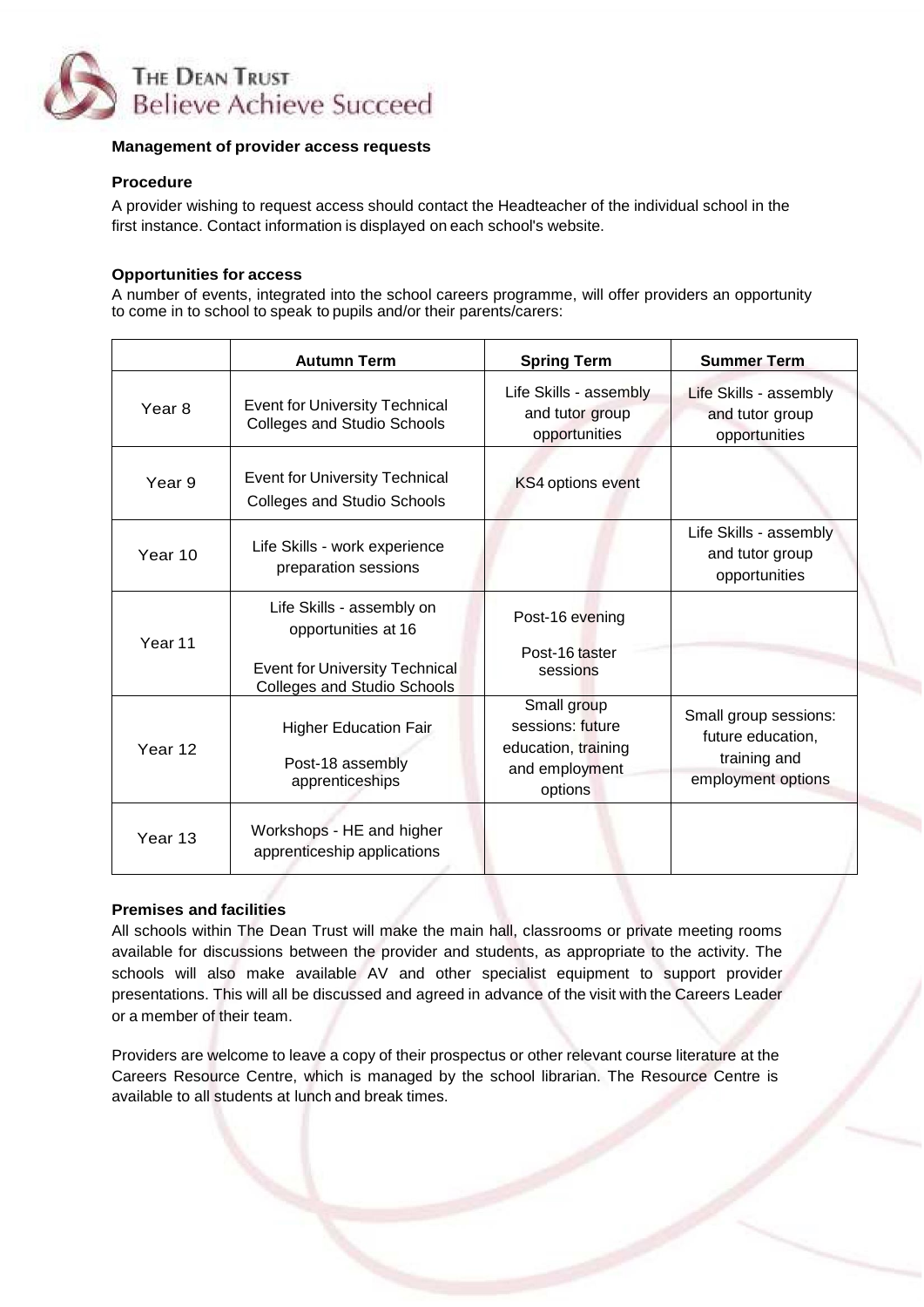

## **The Role of the Governing Body and Local Governing Committee**

Section 42A of the Education Act 1997 requires governing bodies to ensure that all registered pupils at the school are provided with independent careers guidance from year 8 (12-13 year olds) to year 13 (17-18 year olds). The Board of Trustees delegates responsibility of oversight of this provision to the Local Governing Committees.

The Curriculum and Standards subcommittee of the Local Governing Committee must ensure that the independent careers guidance provided:

- is presented in an impartial manner, showing no bias or favouritism towards a particular institution, education or work option (the 'Baker Clause');
- includes information on the range of education or training options, including apprenticeships and technical education routes;
- is guidance that the person giving it considers will promote the best interests of the pupils to whom it is given.

A member of the Curriculum and Standards subcommittee will take a strategic interest in careers education and guidance and encourage employer engagement.

All Dean Trust schools follow the Department for Education's 'Careers Guidance and Access for Education and Training Providers' (July 2021), in meeting the Gatsby Benchmarks, including differentiation to ensure an all- inclusive programme is provided.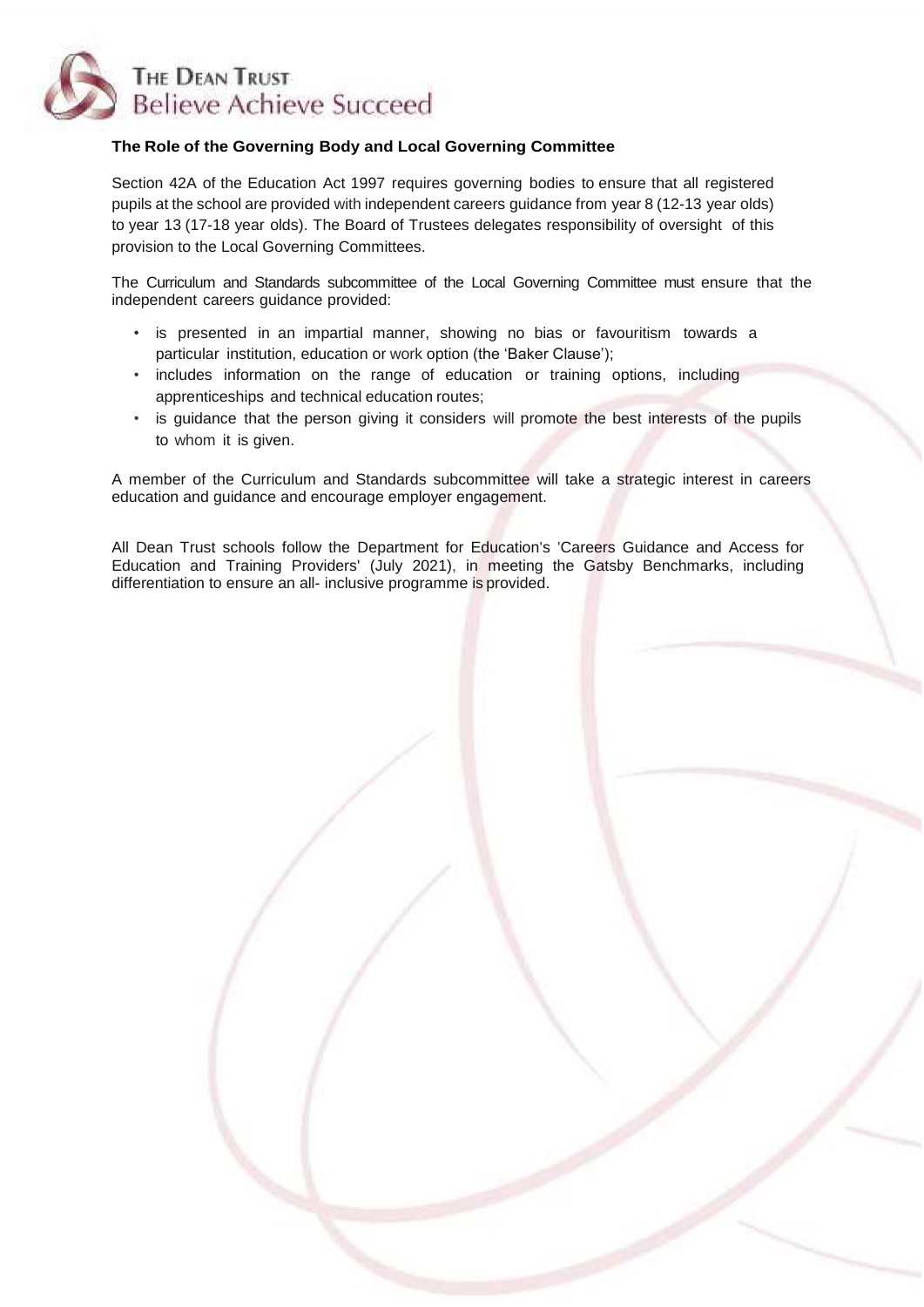

# Appendix 1 – The eight Gatsby Benchmarks

| <b>Benchmark</b>                                         | <b>Summary</b>                                                                                                                                                                                                                                                                | <b>Criteria</b>                                                                                                                                                                                                                                                                                                                                                                                                                                                                                                                     |
|----------------------------------------------------------|-------------------------------------------------------------------------------------------------------------------------------------------------------------------------------------------------------------------------------------------------------------------------------|-------------------------------------------------------------------------------------------------------------------------------------------------------------------------------------------------------------------------------------------------------------------------------------------------------------------------------------------------------------------------------------------------------------------------------------------------------------------------------------------------------------------------------------|
| 1. A stable careers<br>programme                         | Every school and college should have an<br>embedded<br>programme<br>of<br>career<br>education and guidance that is known<br>and understood by students, parents,<br>teachers, governors and employers.                                                                        | Every school should have a stable, structured careers programme that has<br>the explicit backing of the senior management team, and has an identified<br>and appropriately trained person responsible for it.<br>The careers programme should be published on the school's website in a<br>way that enables pupils, parents, teachers and employers to access and<br>understand it.<br>The programme should be regularly evaluated with feedback from pupils,<br>parents, teachers and employers as part of the evaluation process. |
| 2. Learning from career and<br>labour market information | Every student, and their parents, should<br>have access to good quality information<br>about future study options and labour<br>market opportunities. They will need the<br>support of an informed adviser to make<br>best use of available information.                      | By the age of 14, all pupils should have accessed and used information<br>about career paths and the labour market to inform their own decisions on<br>study options.<br>Parents should be encouraged to access and use information about labour<br>markets and future study options to inform their support to their children.                                                                                                                                                                                                     |
| 3. Addressing the needs of<br>each student               | Students have different career guidance<br>needs at different stages. Opportunities<br>for advice and support need to be tailored<br>to the needs of each student. A school's<br>programme should embed<br>careers<br>and diversity considerations<br>equality<br>throughout. | A school's careers programme should actively seek to challenge<br>stereotypical thinking and raise aspirations.<br>Schools should keep systematic records of the individual advice given to<br>each pupil, and subsequent agreed decisions.<br>All pupils should have access to these records to support their career<br>development.<br>Schools should collect and maintain accurate data for each pupil on their<br>education, training or employment destinations.                                                               |
| 4. Linking curriculum learning<br>to careers             | link curriculum<br>All teachers<br>should<br>learning with careers. STEM subject<br>teachers should highlight the relevance<br>of STEM subjects for a wide range of<br>future career paths.                                                                                   | By the age of 14, every pupil should have had the opportunity to learn how<br>the different STEM subjects help people to gain entry to, and be more<br>effective workers within, a wide range of careers.                                                                                                                                                                                                                                                                                                                           |